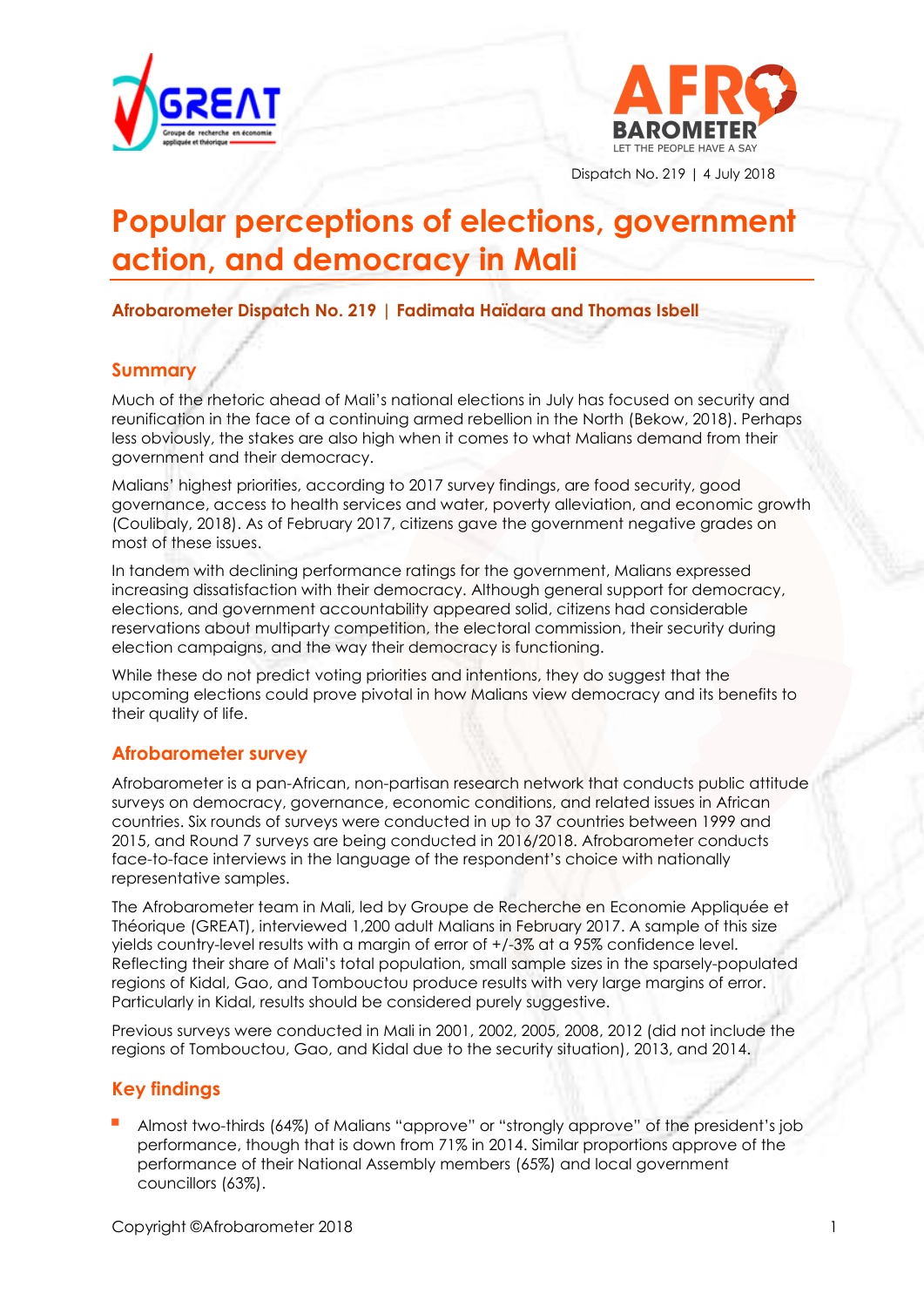

- However, large majorities of Malians say the government has performed "fairly badly" or "very badly" on priority issues, including keeping prices stable (79%), narrowing income gaps (78%), improving living standards of the poor (75%), creating jobs (74%), and ensuring that people have enough to eat (66%)
- Most Malians say that elections are the best way to choose leaders (81%) and that past national elections were mostly free and fair (76%). But only half (51%) trust the Independent Electoral and Boundaries Commission.
- While a majority (58%) of respondents support multiparty competition, about half say that it "often" or "always" leads to violent conflict (51%) and express at least "a little" fear of becoming a victim of political intimidation or violence during election campaigns (48%).
- Overall, two-thirds (67%) of Malians support democracy, but only 37% say they are "somewhat" or "very" satisfied with the way democracy is working.

#### **President and government performance down in public approval**

Public approval of President Ibrahim Boubacar Keïta's job performance has declined slightly, and a growing number of Malians are dissatisfied with the government on priority issues.

Almost two-thirds of Malians "approve" or "strongly approve" of the performance of the president (64%), their National Assembly representatives (65%), and their local government councillors (63%) (Figure 1). The president's job-performance rating in 2017 declined by 7 percentage points from the 2014 survey, part of a pattern in which the president's performance rating peaks in the first survey after they are elected for the first time (2002 and 2014) and then drops, even after re-election (as in 2008).

Performance evaluations of members of Parliament (MPs) have improved by 20 percentage points over the past five years, while those of local councillors have generally hovered around 60%.



**Figure 1: Approval of elected leaders' job performance** | Mali | 2001-2017

*Respondents were asked: Do you approve or disapprove of the way that the following people have performed their jobs over the past 12 months, or haven't you heard enough about them to say: The president? Your member of Parliament? Your elected local government councilor? (% who "approve" or "strongly approve")*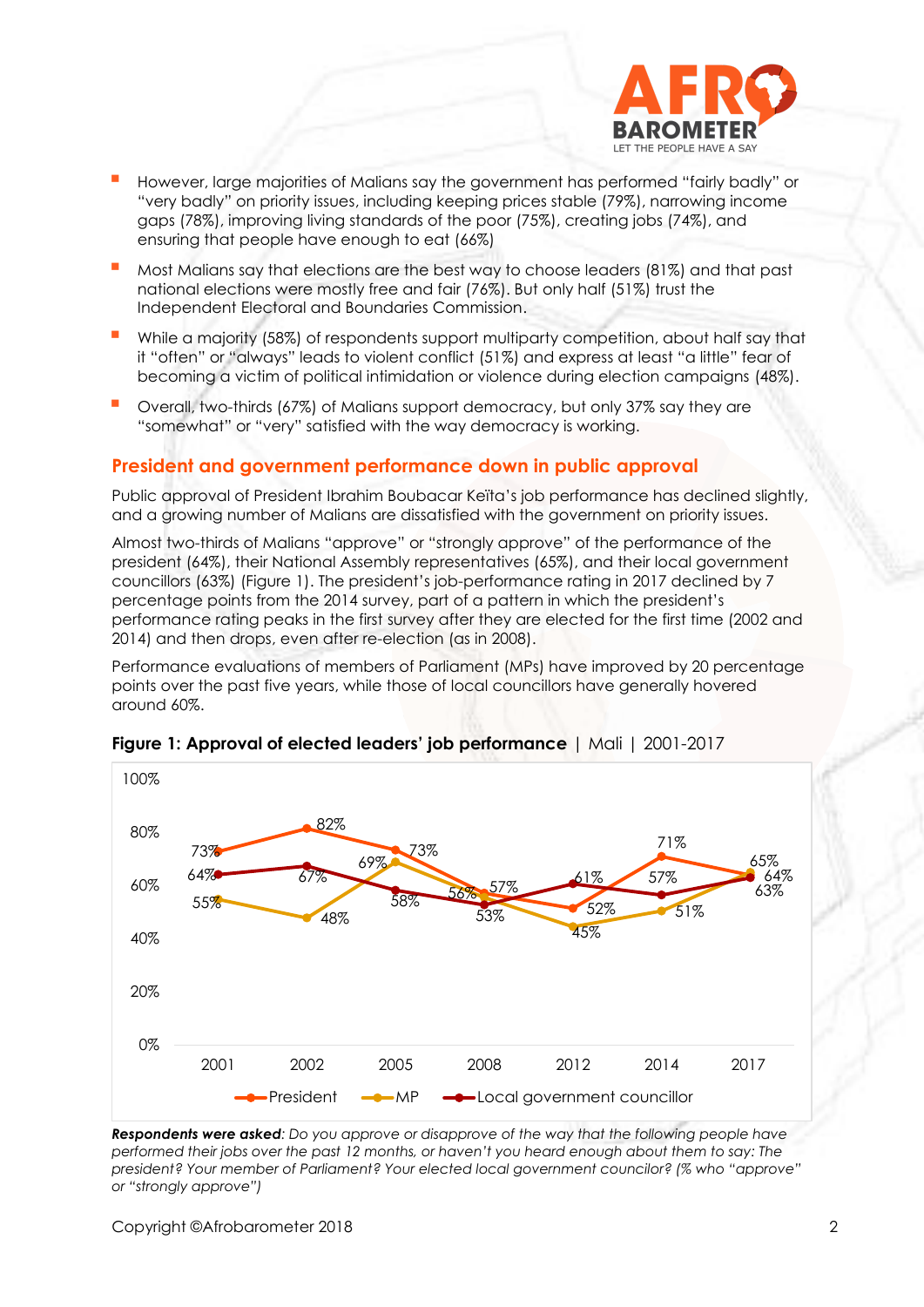

In contrast to majority approval of how their elected officials have done their jobs, Malians overwhelmingly say the government has performed "fairly badly" or "very badly" on priority issues, including efforts to keep prices stable (79%), narrow income gaps (78%), improve living standards of the poor (75%), and create jobs (74%) (Figure 2). Two-thirds disapprove of the government's performance on food security (66%) and managing the economy (65%).

The government does receive majority positive ratings on preventing election violence (66% "fairly" or "very" well), improving basic health services (62%), preventing or resolving violent community conflict (61%), and promoting equal rights and opportunities for women (61%).

|                          | 33%                |  |
|--------------------------|--------------------|--|
| 62%                      | 38%                |  |
| 61%                      | 36%                |  |
| 61%                      | 32%                |  |
| 50%                      | 50%                |  |
| 49%                      | 49%                |  |
| 48%                      | 51%                |  |
| 47%                      | 44%                |  |
| 36%                      | 63%                |  |
| 36%                      | 58%                |  |
| 35%<br>64%               |                    |  |
| 33%<br>66%               |                    |  |
| 32%<br>65%               |                    |  |
| 28%                      | 71%                |  |
| 26%                      | 71%                |  |
| 25%                      | 75%                |  |
| 25%                      | 74%                |  |
| 20%                      | 79%                |  |
| 20%                      | 78%                |  |
| 20%<br>40%               | 60%<br>100%<br>80% |  |
| <b>Fairly/Very badly</b> |                    |  |
|                          | 66%<br>0%          |  |

#### **Figure 2: Government performance** | Mali | 2017

*Respondents were asked: How well or badly would you say the current government is handling the following matters, or haven't you heard enough to say?*

Citizens' evaluations of how well the government has handled key economic issues – managing the economy, improving living standards of the poor, creating jobs, and narrowing gaps between rich and poor – have generally been growing more negative since 2002 (Figure 3). Between 2002 and 2008, a period corresponding to the first and early second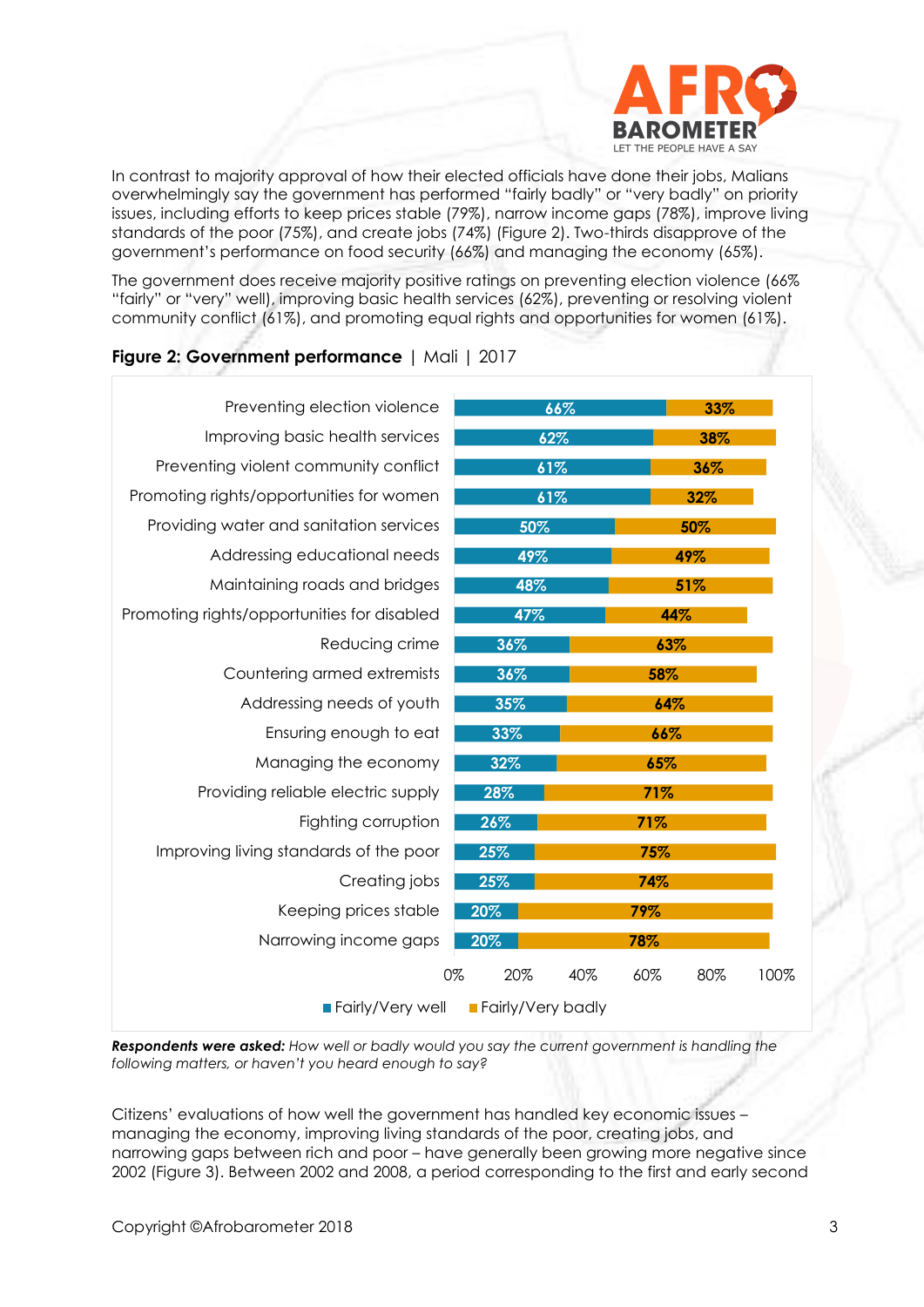

presidential terms of Amadou Toumani Touré, negative evaluations of government performance on these issues increased steadily. During the 2012-2013 transition leading to Keïta's presidency, evaluations were briefly more positive before heading downhill again.



**Figure 3: Poor government performance on key economic issues** | Mali | 2001-2017

*Respondents were asked: How well or badly would you say the current government is handling the following matters, or haven't you heard enough to say? (% who say "fairly badly" or "very badly")*

# **Elections and multiparty competition**

While evaluations of government performance are largely negative, Malians widely support the mode by which their national leaders are chosen. Support for regular, open, and honest elections has been strong and consistent (above 80%) for the past 15 years (Figure 4).



**Figure 4: Support for elections** | Mali | 2002-2017

*Respondents were asked: Which of the following statements is closest to your view?* 

*- We should choose our leaders in this country through regular, open, and honest elections. - Since elections sometimes produce bad results, we should adopt other methods for choosing this country's leaders.*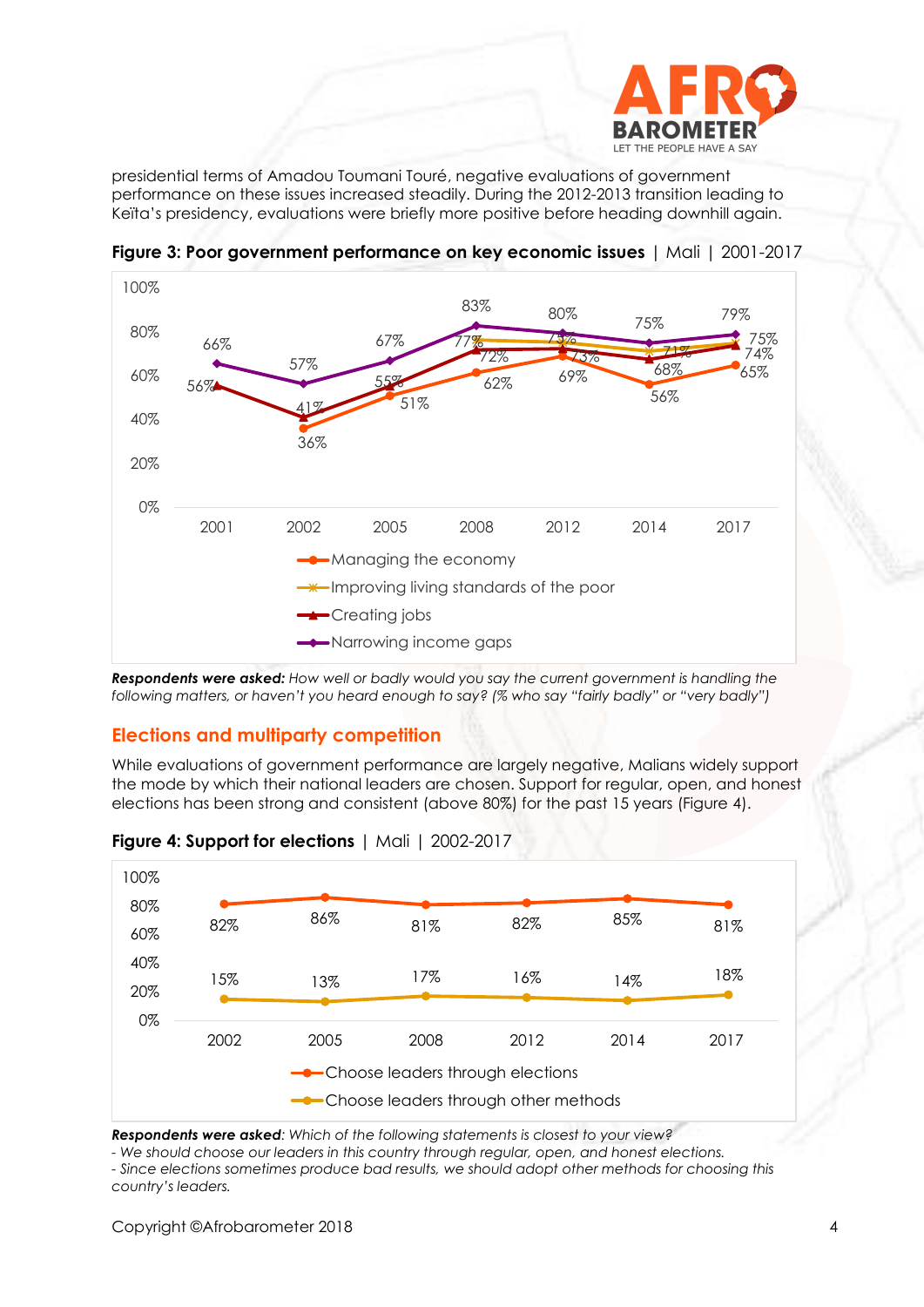

Most Malians also view their most recent national elections as free and fair. Three-fourths (76%) say the communal elections in November 2016 were "completely free and fair" or "free and fair with minor problems" (Figure 5). While this is a modest decline from 2014 assessments of the most recent previous election (83% free and fair), it remains considerably more positive than views of elections prior to 2012.



**Figure 5: Freeness and fairness of the last national election** | Mali | 2001-2017

*Respondents were asked: On the whole, how would you rate the freeness and fairness of the last national election, held in [20xx]?*

Despite favorable perceptions of elections, trust in the Independent Electoral and Boundaries Commission (IEBC) dropped sharply, returning to pre-2012 levels. Only about half (51%) of Malians say they trust the IEBC "somewhat" or "a lot," down from 68% in 2014 (Figure 6).



**Figure 6: Trust in the electoral commission** | Mali | 2001-2017

*Respondents were asked: How much do you trust each of the following, or haven't you heard enough about them to say: Independent Electoral and Boundaries Commission (IEBC)?*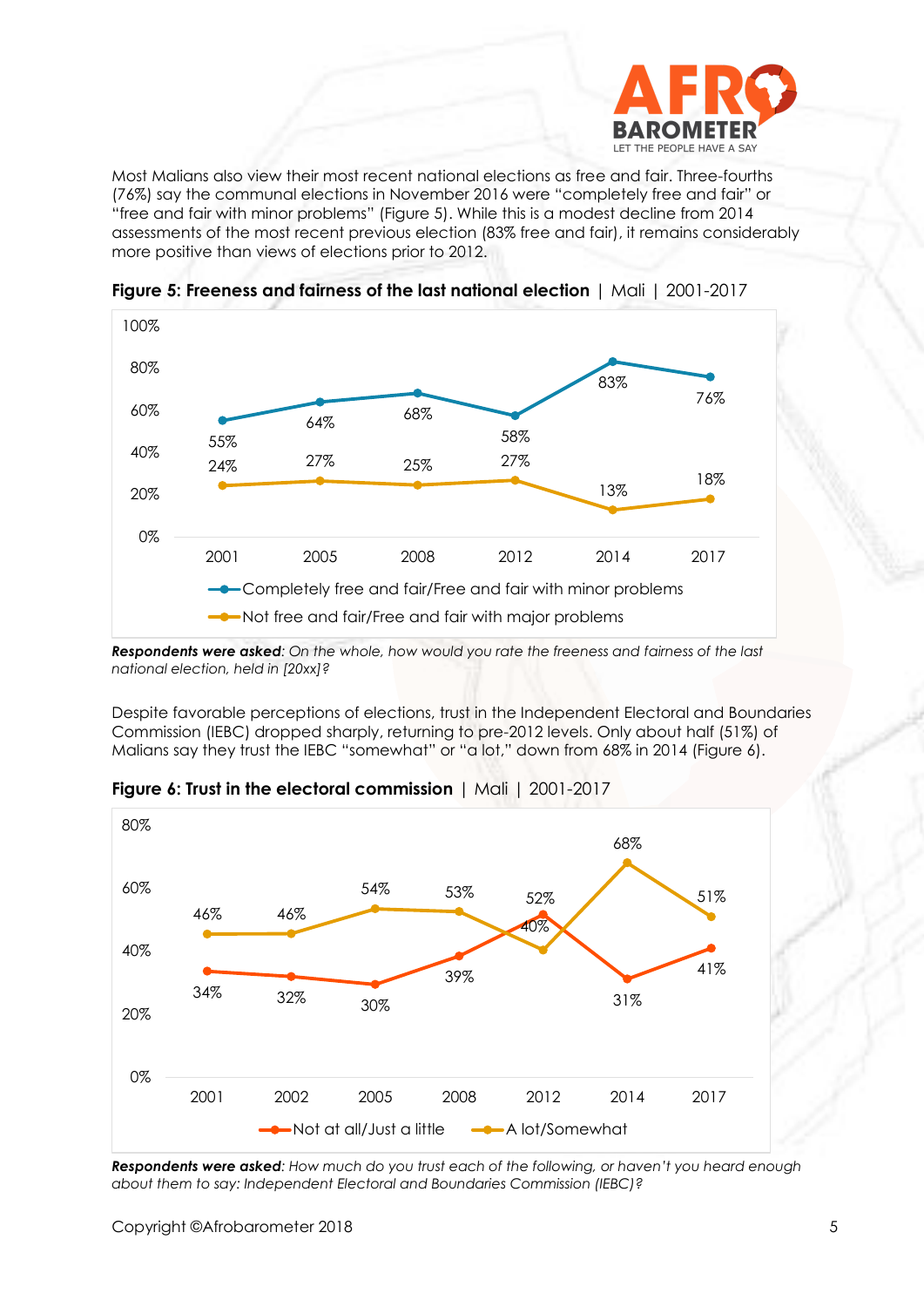

Malians also express significant reservations about multiparty competition, perhaps reflecting unease about the fact that more than 100 parties are currently sharing the political space in Mali. Although a majority (58%) "agree" or "agree very strongly" that many political parties are needed to ensure that voters have a genuine choice, fully four in 10 respondents (40%) say that political parties are divisive and Mali doesn't need many of them (Figure 7). This negative view of political parties has grown by 10 percentage points since 2014 but is similar to levels recorded in 2002, 2005, and 2012.





*Respondents were asked: Which of the following statements is closest to your view? Statement 1: Political parties create division and confusion; it is therefore unnecessary to have many political parties in Mali.* 

*Statement 2: Many political parties are needed to make sure that Malians have real choices in who governs them.*

*(% who "agree" or "agree very strongly" with each statement)*

Moreover, fully half (51%) of Malians believe that multiparty competition "often" or "always" leads to violent conflict (Figure 8). This proportion has decreased modestly since 2012 (58%) but still reflects a high level of wariness considering that despite fierce rhetoric Mali has experienced few violent conflicts based on party competition in the past.



**Figure 8: How often party competition leads to conflict** | Mali | 2002-2017

*Respondents were asked: In your opinion, how often, in this country, does competition between political parties lead to violent conflict?*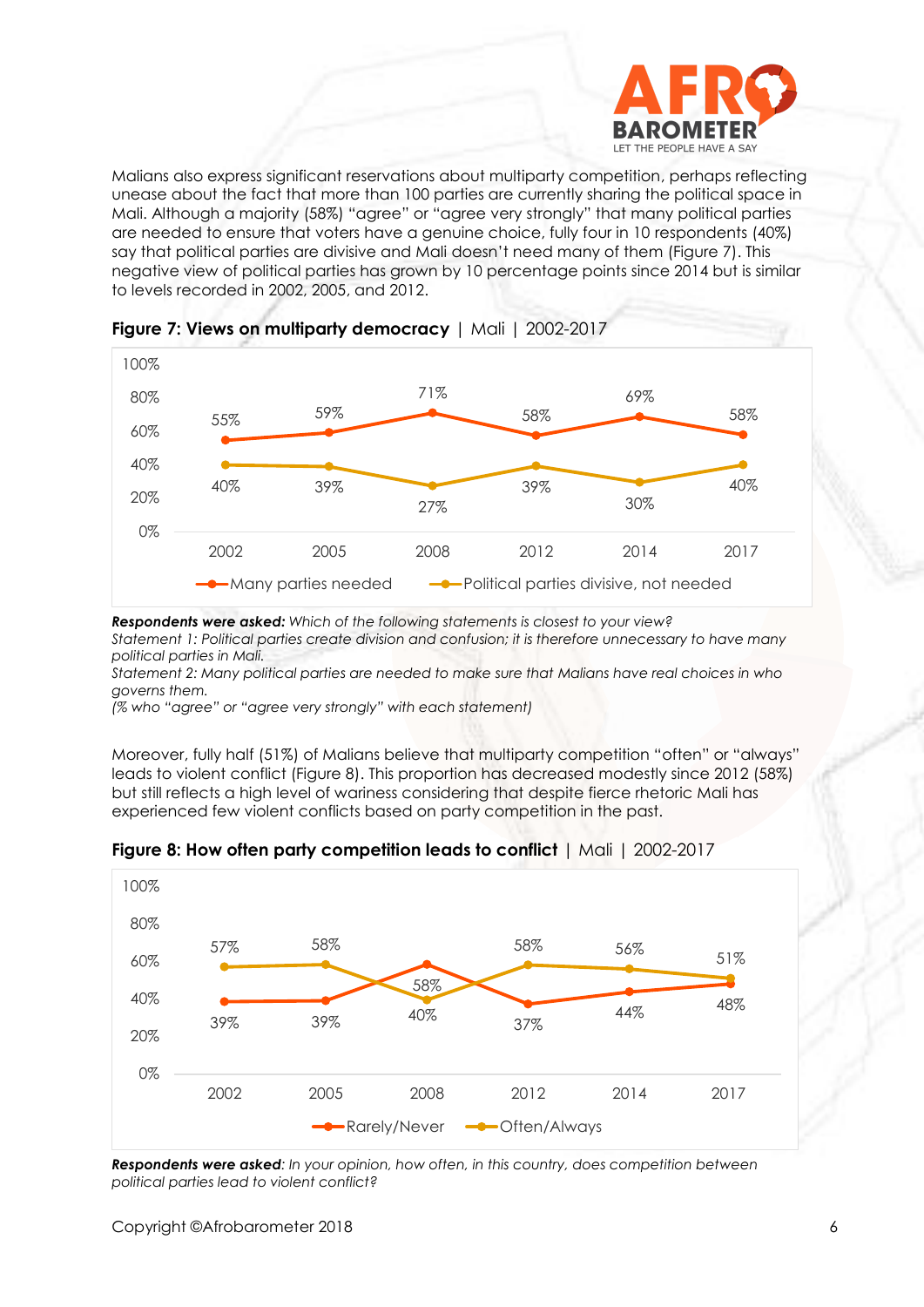

Almost half (48%) of Malians say they fear becoming a victim of political intimidation or violence during election campaigns, including one in four (24%) who express "a lot" of fear (Figure 9). Fear of election-related intimidation or violence is particularly common among Malians with no formal education (35%) and those who suffer high (46%) or moderate (39%) lived poverty (Figure 10). Fear is most commonly reported in the regions of Kayes (57%), Mopti (40%), and Tombouctou (39%), although small sample sizes in individual regions (and resultant large margins of error) mean that these regional differences must be interpreted with care.



**Figure 9: Fear of political violence during elections** | Mali | 2017

**Respondents were asked***: During election campaigns in this country, how much do you personally fear becoming a victim of political intimidation or violence?*



**Figure 10: Fear of electoral violence** | by socio-demographic group | Mali | 2017

**Respondents were asked***: During election campaigns in this country, how much do you personally fear becoming a victim of political intimidation or violence?*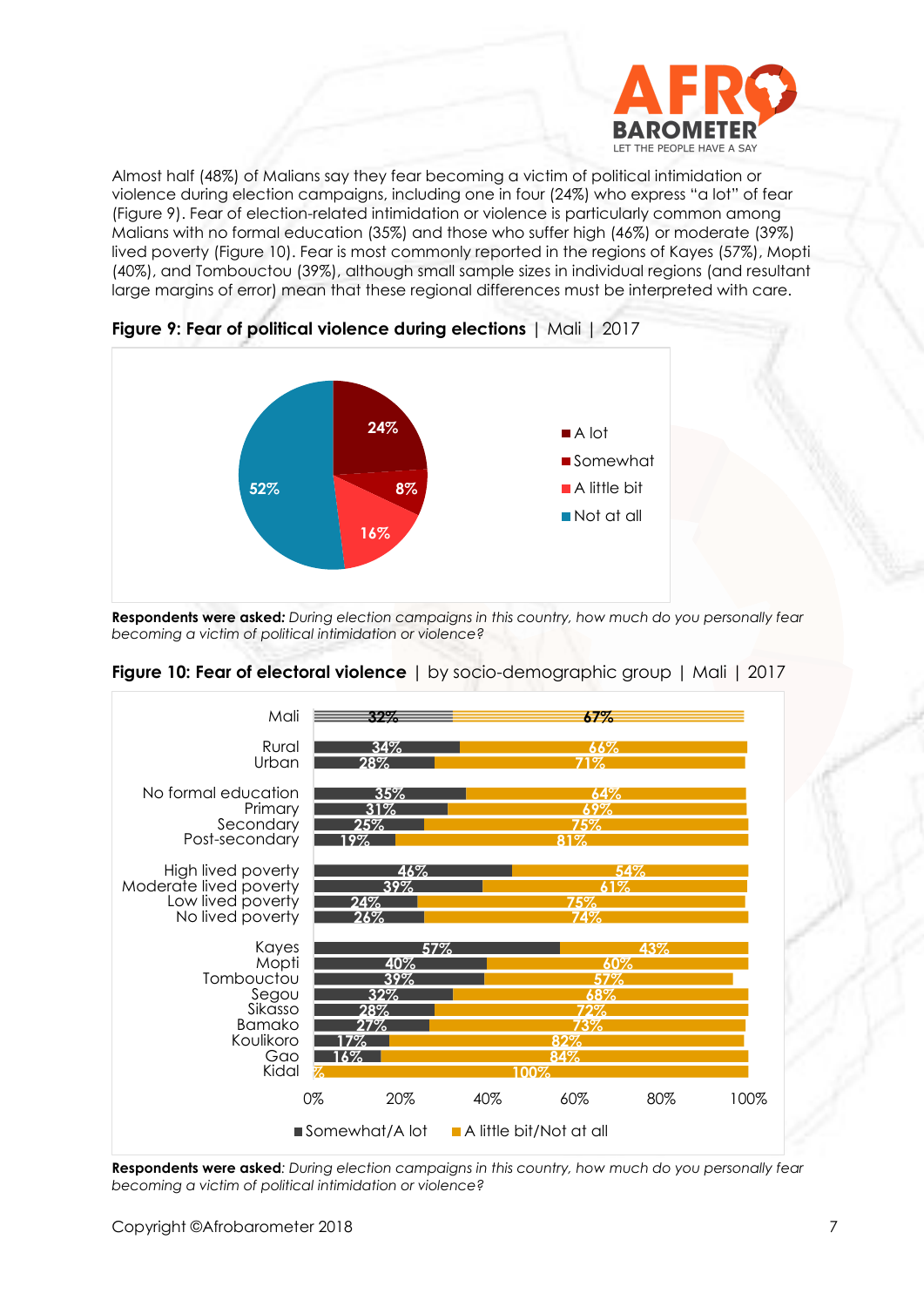

Seven in 10 Malians (72%) say that opposition parties are "never" prevented from running in elections, while about two in 10 say they are "sometimes" (12%), "often" (5%), or "always" (5%) prevented from running (Figure 11).



**Figure 11: Opposition prevented from running** | Mali | 2017

*Respondents were asked: In your opinion, during this country's elections how often are opposition candidates prevented from running for office?*

### **Attitudes toward democracy**

Despite doubts about the electoral commission and multiparty competition, two-thirds (67%) of Malians support democracy over any other political system. This reflects a decline from 75% in 2014 but is consistent with levels of support for democracy in Mali since 2001 (Figure 12), with modest declines in expressed support after electoral years, when the fictions of electoral campaign give way to the sometimes-disappointed hopes of daily reality.



| Figure 12: Support for democracy   Mali   2001-2017 |  |  |
|-----------------------------------------------------|--|--|
|-----------------------------------------------------|--|--|

*Respondents were asked: Which of these three statements is closest to your own opinion? Statement 1: Democracy is preferable to any other kind of government. Statement 2: In some circumstances, a non-democratic government can be preferable. Statement 3: For someone like me, it doesn't matter what kind of government we have. (% who agree with Statement 1)*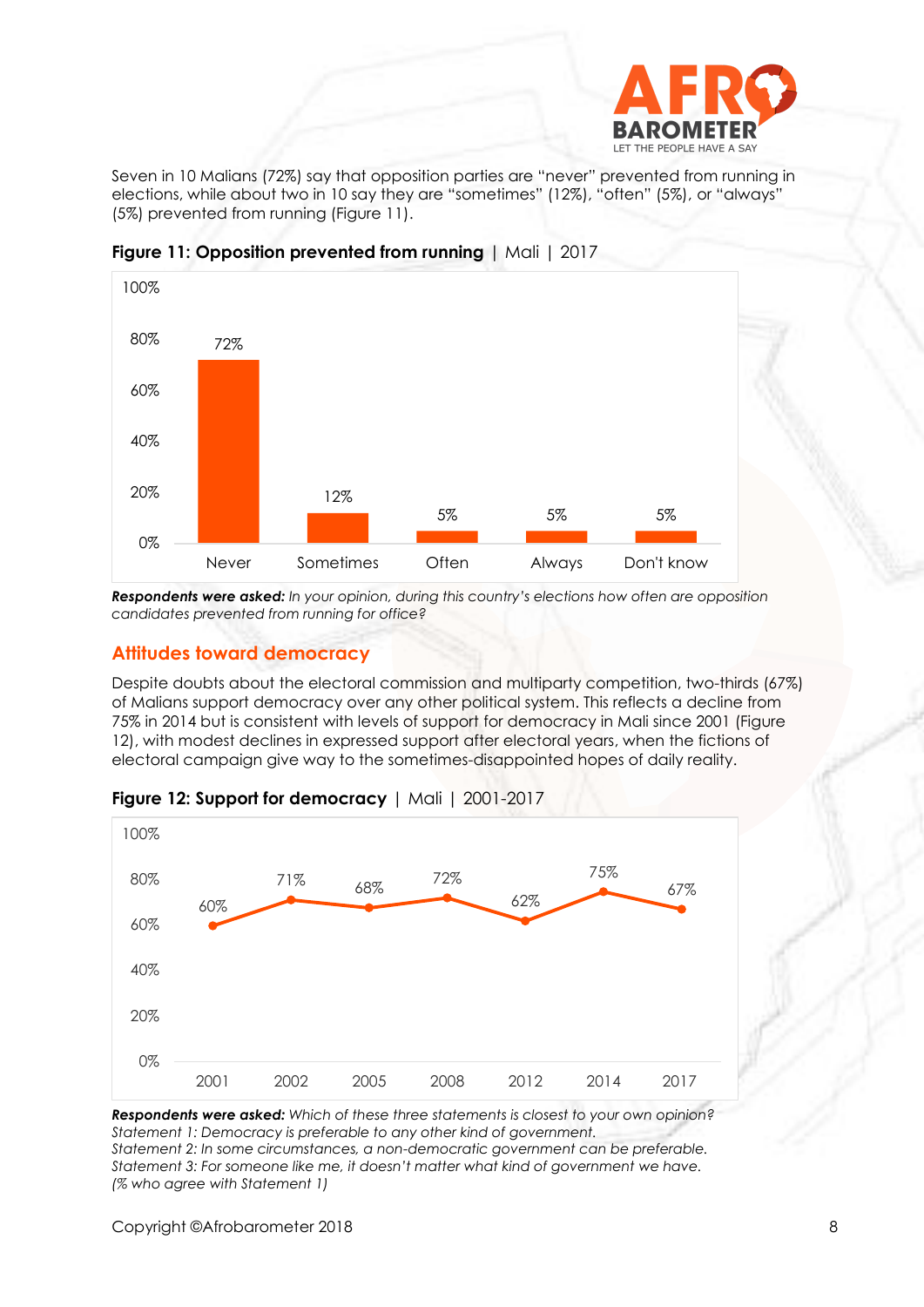

Moreover, large majorities of Malians have consistently rejected non-democratic alternative regime types over the years (Figure 13). Almost nine out of 10 Malians (87%) "disapprove" or "strongly disapprove" of dictatorship or one-man rule, a 14-point increase from 2001.

Disapproval of one-party rule has generally hovered around three-fourths of the population before peaking at 84% in 2014, the year after the last presidential election, and then dropping back to 76% in 2017.

Slightly fewer Malians reject military rule, ranging from a high of 70% in 2001 to a low of 58% in 2012, at the end of the rule of former army general Touré and the beginning of the crisis in the North and Center of the country. Since then, opposition to military rule has rebounded to about two-thirds (65% in 2017).



#### **Figure 13: Reject non-democratic regime types |** Mali | 2001-2017

*Respondents were asked: There are many ways to govern a country. Would you disapprove or approve of the following alternatives?* 

- *Only one political party is allowed to stand for election and hold office?*
- *Elections and Parliament are abolished so that the president can decide everything?*

- *The army comes in to govern the country?*

*(% who "disapprove" or "strongly disapprove")*

But while most Malians support democracy and reject authoritarian alternatives, only a minority see Mali as a well-functioning democracy. Just 40% of respondents describe Mali as "a full democracy" or "a democracy with minor problems," down from 55% in 2014, and significantly below levels in 2001-2008 (Figure 14). Almost six in 10 (59%) say Mali is "a democracy with major problems" or "not a democracy" at all.

Similarly, only 37% say they are "fairly satisfied" or "very satisfied" with the way democracy is working in Mali, a decrease from 48% in 2014 and well below satisfaction levels before 2012 (Figure 15). The proportion of citizens who say they are "not very satisfied" or "not at all satisfied" with their democracy has been steadily increasing over the past 16 years, except for a dip in 2012, and is now at almost double the level it was in 2001 (34%).

On both questions – extent of democracy and satisfaction with democracy – the 2012 survey, shortly after the outbreak of the 2012 crisis, showed peaks in negative responses.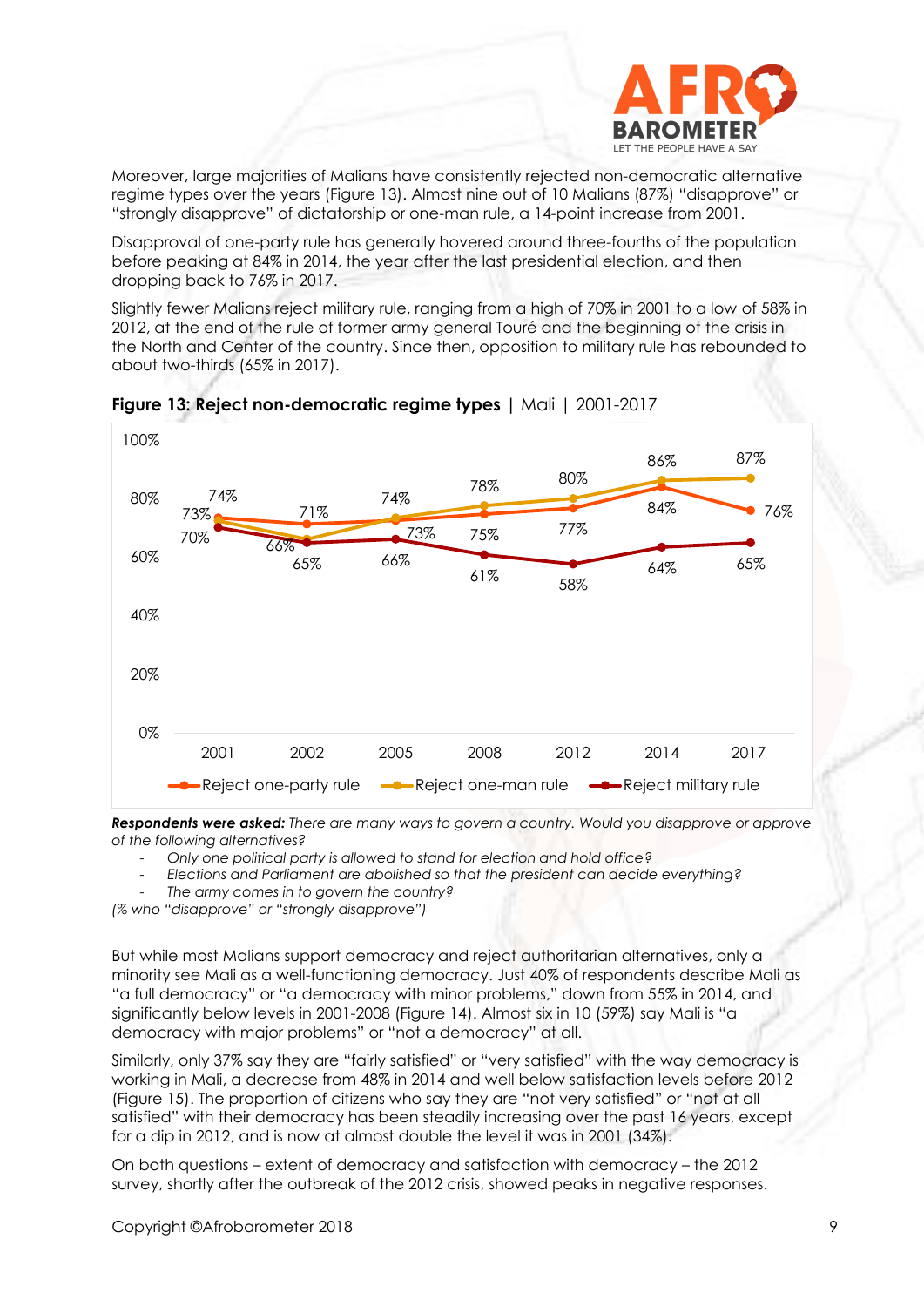



**Figure 14: Extent of democracy** | Mali | 2001-2017

*Respondents were asked: In your opinion, how much of a democracy is Mali today?*

**Figure 15: Satisfaction with democracy |** Mali | 2001-2017



*Respondents were asked: Overall, how satisfied are you with the way democracy works in Mali?*

One increasingly important priority for Malians is government accountability. More than three-fourths (78%) of respondents believe it is more important "for citizens to be able to hold government accountable, even if that means it makes decisions more slowly" than it is to have a government that "can get things done" (Figure 16). The proportion holding this view increased by 21 percentage points between 2014 and 2017.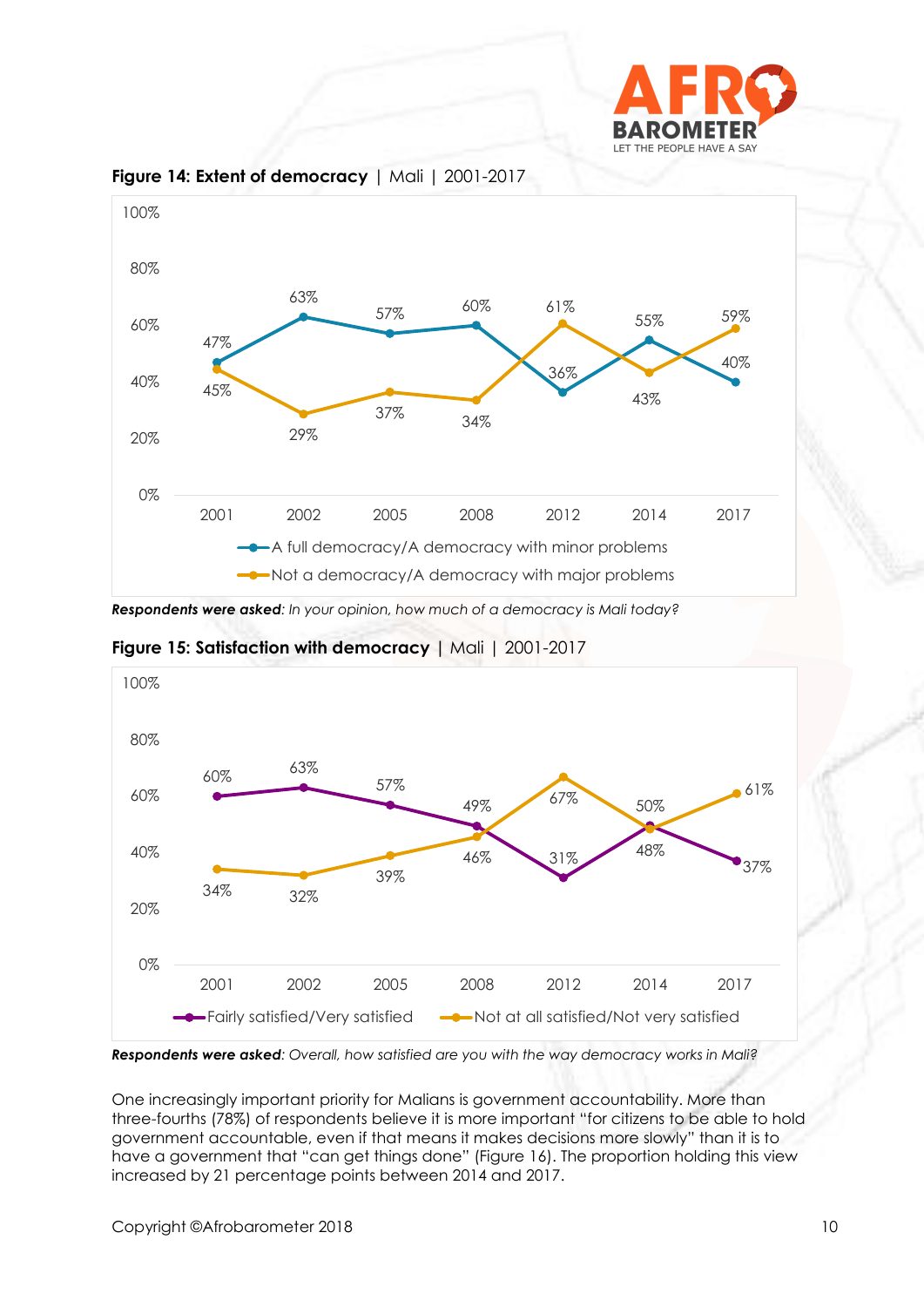



**Figure 16: Government accountability vs. efficiency** | Mali |2012-2017

*Respondents were asked: Which of the following statements is closest to your view?* 

*Statement 1: It is more important to have a government that can get things done, even if we have no influence over what it does.* 

*Statement 2: It is more important for citizens to be able to hold government accountable, even if that means it makes decisions more slowly.*

*(% who "agree" or "agree very strongly" with each statement)*

In line with wanting accountable government, many Malians are also willing to engage in community action. More than half (52%) say they got together with others to raise an issue at least once during the 12 months preceding the survey, 5 percentage points more than in 2014 and almost twice as many as in 2002 (though fewer than at the peak (65%) in 2008) (Figure 17). The proportion of respondents who say they "would never" get together with others to raise an issue (14%) has hovered around one in 10 over the past decade, far below the 41% who took this attitude in 2002.



**Figure 17: Got together with others to raise an issue** | Mali | 2002-2017

*Respondents were asked: Here is a list of actions that people sometimes take as citizens. For each of*  these, please tell me whether you, personally, have done any of these things during the past year. If *not, would you do this if you had the chance: Got together with others to raise an issue?*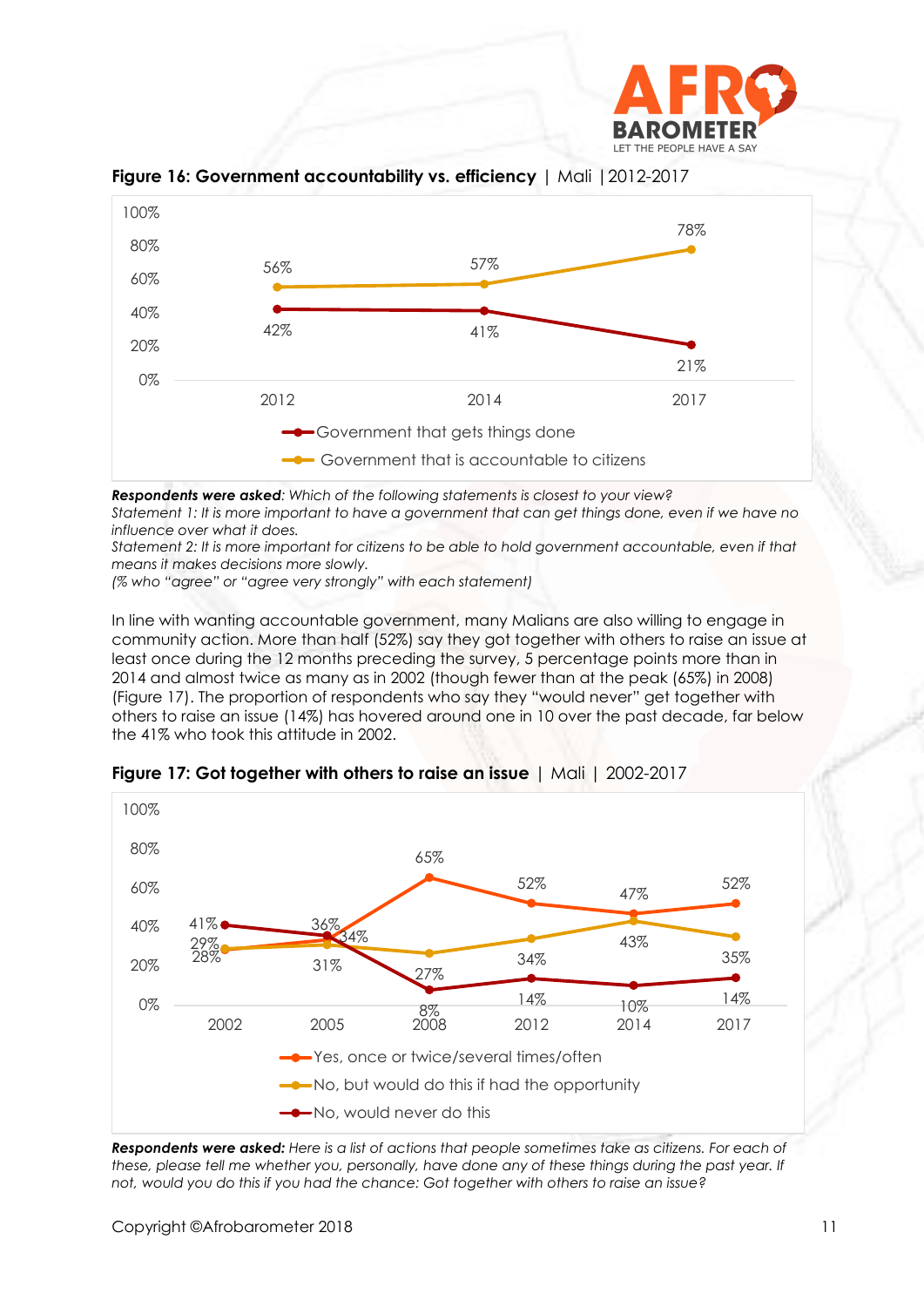

# **Conclusion**

A majority of Malians support democracy, elections, and government accountability – but also give their democratically elected government failing marks on their highest-priority issues. Moreover, substantial proportions of the population have doubts about multiparty competition, the electoral commission, their security during election campaigns, and the way their democracy is working. As the election campaign officially gets underway, candidates face the democratic challenge of addressing citizens' priorities.

> Do your own analysis of Afrobarometer data – on any question, for any country and survey round. It's easy and free at www.afrobarometer.org/online-data-analysis.